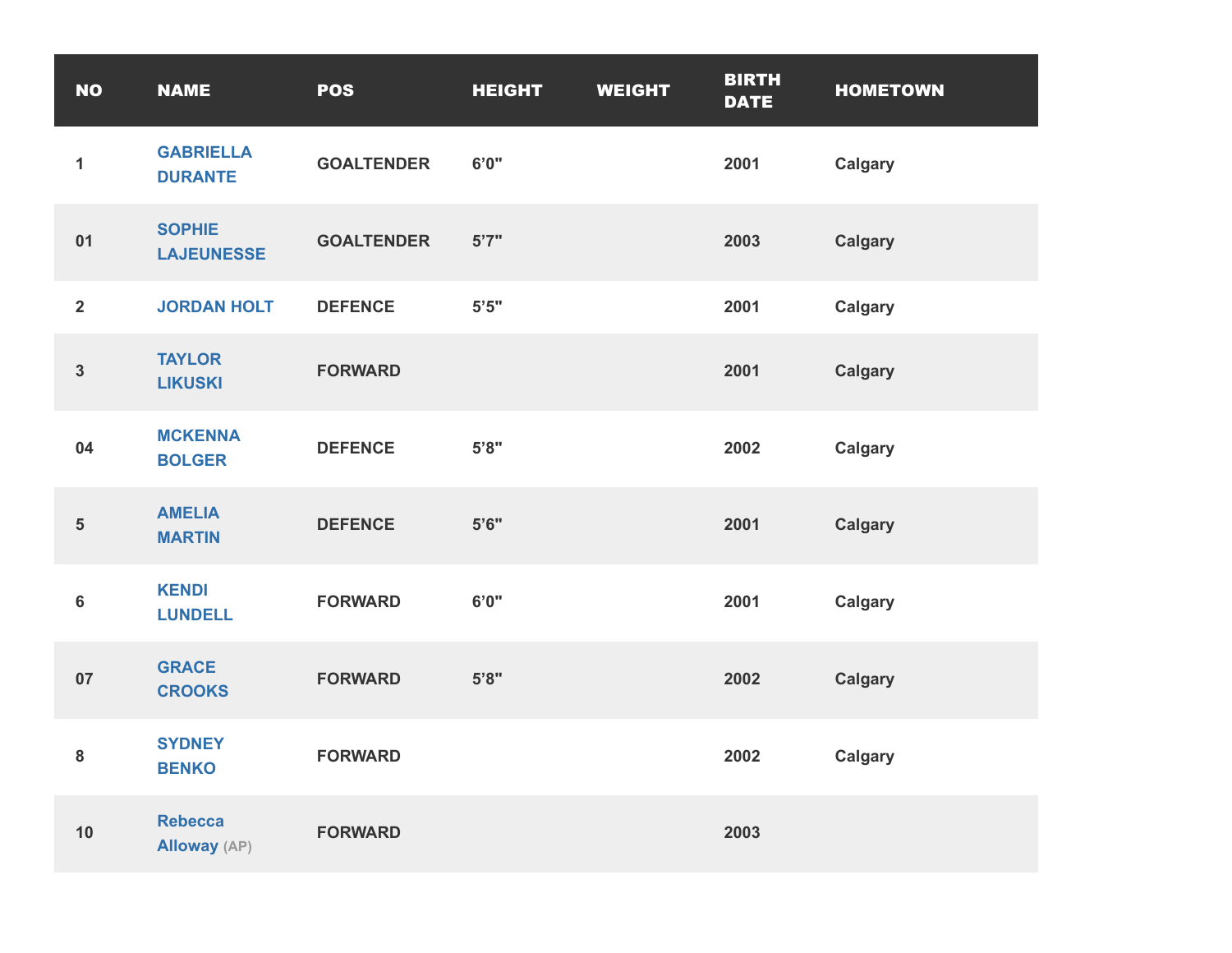| <b>NO</b> | <b>NAME</b>                                          | <b>POS</b>     | <b>HEIGHT</b> | <b>WEIGHT</b> | <b>BIRTH</b><br><b>DATE</b> | <b>HOMETOWN</b> |
|-----------|------------------------------------------------------|----------------|---------------|---------------|-----------------------------|-----------------|
| 10        | <b>CAOLAN</b><br><b>MARKS (AP)</b>                   | <b>DEFENSE</b> |               |               | 2003                        |                 |
| 10        | <b>BROOK</b><br><b>MCCOOL(AP)</b>                    | <b>FORWARD</b> |               |               | 2001                        |                 |
| 10        | <b>ISOBEL</b><br><b>PETTEM-</b><br><b>SHAND (AP)</b> | <b>FORWARD</b> |               |               | 2003                        |                 |
| 10        | <b>HANNAH</b><br><b>SUTO (AP)</b>                    | <b>FORWARD</b> |               |               | 1969                        |                 |
| 10        | <b>OLIVIA</b><br><b>SUTTON (AP)</b>                  | <b>FORWARD</b> |               |               | 2002                        |                 |
| 10        | <b>CAITLIN</b><br><b>WATSON(AP)</b>                  | <b>FORWARD</b> |               |               | 2002                        |                 |
| 10        | <b>TEAH</b><br><b>WORKMAN(AP)</b>                    | <b>DEFENSE</b> |               |               | 2002                        |                 |
| 10        | <b>JESSICA</b><br>YOUNKER(AP)                        | <b>FORWARD</b> |               |               | 2001                        | <b>Calgary</b>  |
| 11        | <b>MCKINLEY</b><br><b>NELSON</b>                     | <b>FORWARD</b> | 5'2''         |               | 2003                        | <b>Calgary</b>  |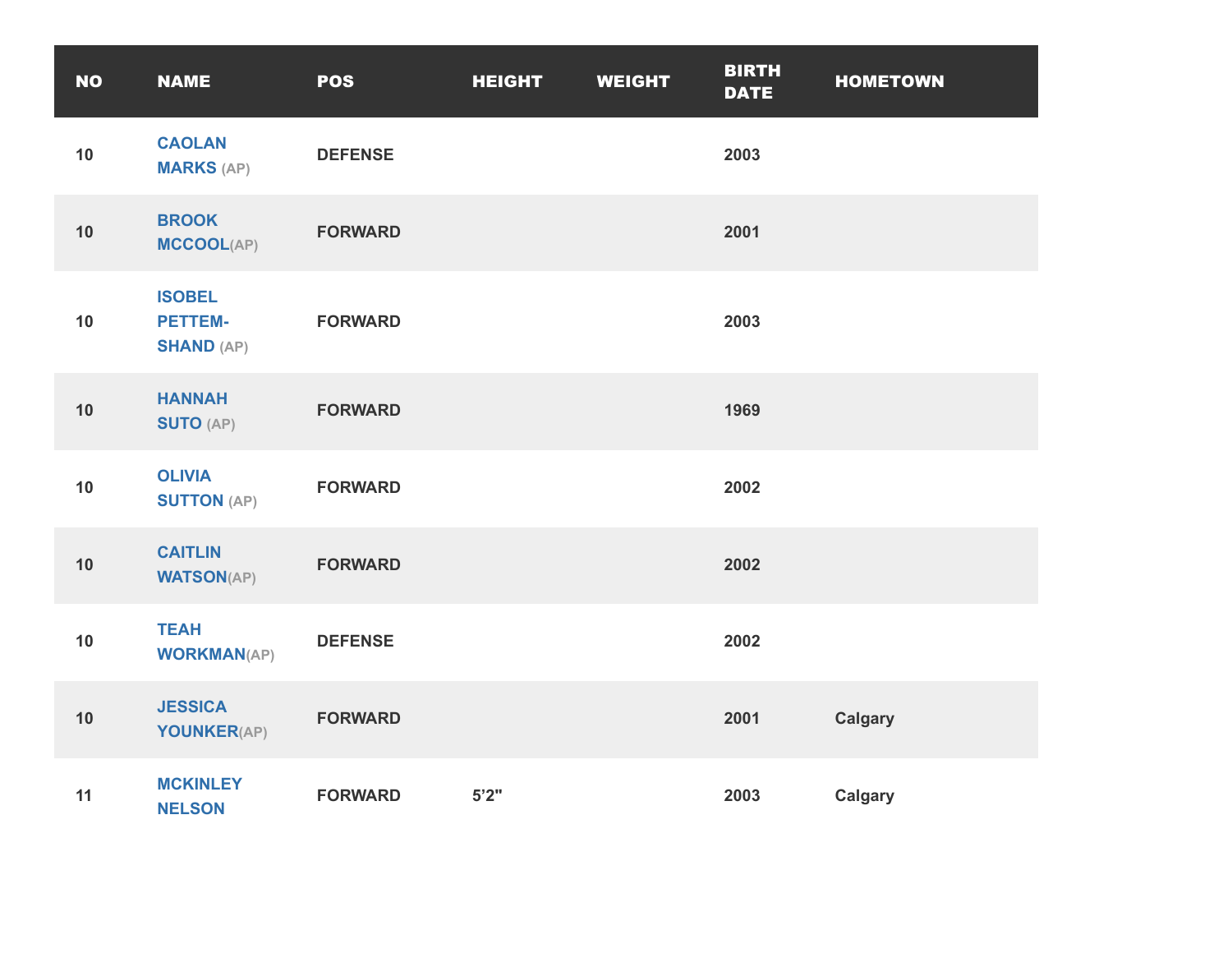| <b>NO</b> | <b>NAME</b>                         | <b>POS</b>     | <b>HEIGHT</b> | <b>WEIGHT</b> | <b>BIRTH</b><br><b>DATE</b> | <b>HOMETOWN</b> |
|-----------|-------------------------------------|----------------|---------------|---------------|-----------------------------|-----------------|
| 12        | <b>CLAIRE</b><br><b>HOBBS</b>       | <b>FORWARD</b> |               |               | 2003                        |                 |
| 12        | <b>MEGAN</b><br><b>YAKIWCHUK</b>    | <b>FORWARD</b> | $5'8"$        |               | 2003                        | <b>Airdrie</b>  |
| 14        | <b>SKYLER</b><br><b>WILTSIE</b>     | <b>FORWARD</b> | 5'4"          |               | 2002                        | <b>Calgary</b>  |
| 15        | <b>MACKENZIE</b><br><b>LOUPELLE</b> | <b>FORWARD</b> | $5'5"$        |               | 2001                        | <b>Calgary</b>  |
| 17        | <b>DYLAN</b><br><b>NORRIE</b>       | <b>FORWARD</b> | 5'9''         |               | 2002                        | Olds            |
| 18        | <b>MALLORY</b><br><b>DYER</b>       | <b>FORWARD</b> | 5'9''         |               | 2002                        |                 |
| 19        | <b>EMMA NEFF</b>                    | <b>DEFENCE</b> | 5'7''         |               | 2002                        | <b>Calgary</b>  |
| 21        | <b>BAILEY FIALA</b>                 | <b>DEFENCE</b> | 5'3''         |               | 2003                        | <b>Cochrane</b> |
| 22        | <b>MADELEINE</b><br><b>NOONAN</b>   | <b>CENTER</b>  | 5'4"          |               | 2002                        | <b>Calgary</b>  |
| 25        | <b>SIERRA</b><br><b>LAPLANTE</b>    | <b>DEFENCE</b> | 5'10"         |               | 2002                        | <b>Calgary</b>  |